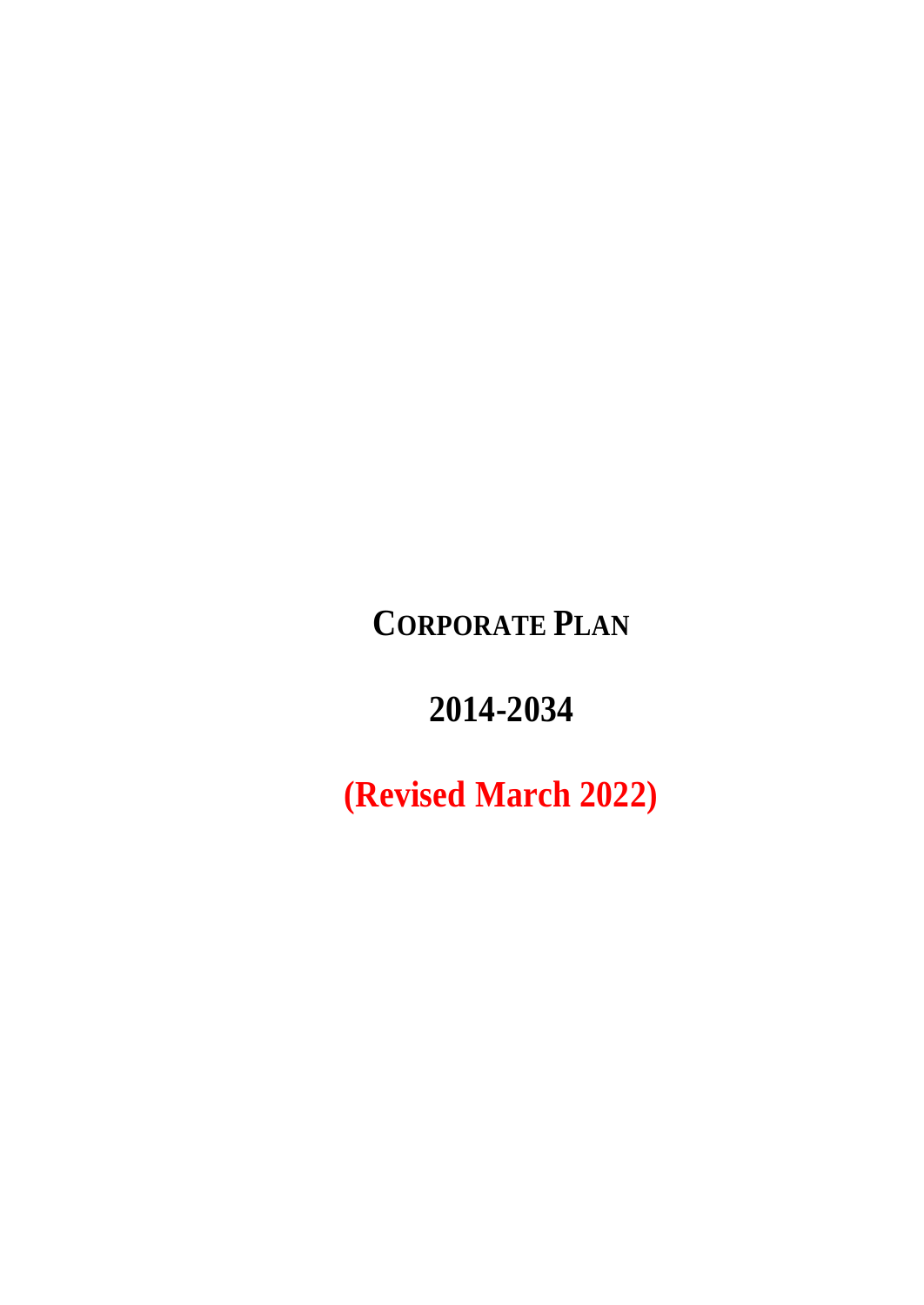## 1. **INTRODUCTION**

The Mumbai Suburban Railway network caters to 8.5 million commuters every day. It has the highest passenger density in the World, ahead of even Tokyo and Seoul. Almost half of the total daily passengers using the entire Indian Railway System are from Mumbai Suburban Railway system

(Mumbai Locals, in popular parlance) alone. In spite of heavy demands on it, the system has provided an efficient and reliable service. However, there are pressures upon it which have reached alarming proportions. Overcrowding in Mumbai Locals has grown to such an extent that during peak hours more than 6,000 passengers travel in 12 car train as against the rated carrying capacity of



2400. This results in what is known as *super dense crush load* of up to 16 standing passengers per square metre of floor space.



View of an overcrowded Mumbai suburban train

Given the geographical spread of the population and location of business areas, the rail network will continue to be the principal mode of mass transport in Mumbai. To enable the Mumbai Suburban Railway system to meet the demands of the ever-growing passenger traffic, Ministry of Railways and the Government of Maharashtra have joined hands through Mumbai Railway Vikas Corporation Ltd (MRVC) to face the challenge of making possible safe, fast and comfortable commute for the citizens of Mumbai Metropolitan Region (MMR).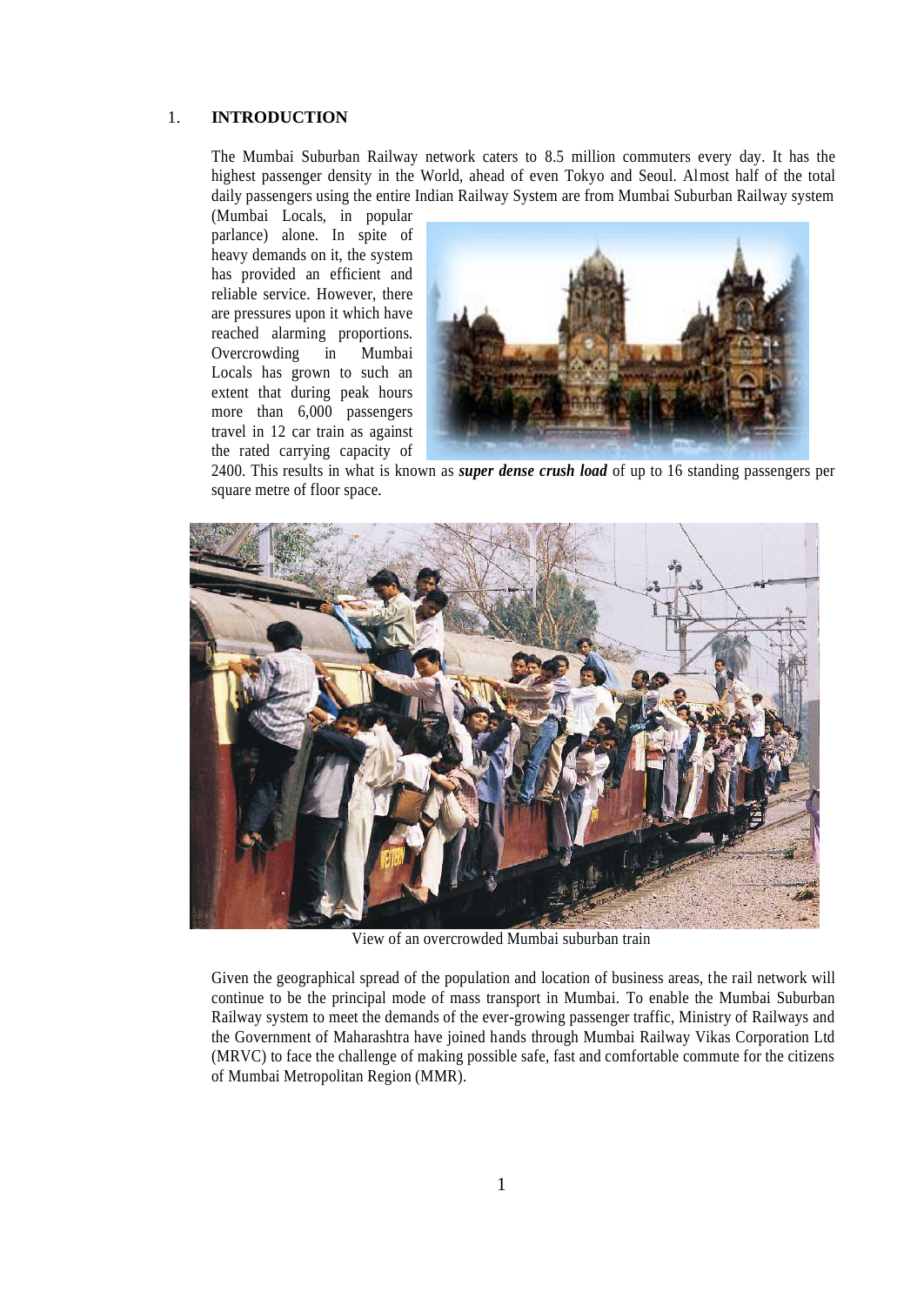#### **2. MUMBAI RAILWAY VIKAS CORPORATION LTD**

MRVC, a PSU of the Government of India under the Ministry of Railways (MOR), was incorporated under Companies Act, 1956 on 12.07.1999 with an equity capital of Rs. 25 Crores shared in the ratio of 51:49 between Ministry of Railways and Government of Maharashtra to implement the Rail Component of an integrated rail-cum-road urban transport project called Mumbai Urban



Transport Project (MUTP). The cost of the Rail Component of the project is to be shared equally by Ministry of Railways and Government of Maharashtra.

MRVC does not only execute projects identified under the Comprehensive Transport Study (CTS), but is also involved in further planning and development of Mumbai Suburban Rail system for improved rail services in close coordination with Indian Railways and Government of Maharashtra. The geographical jurisdiction of the works being executed under Mumbai Urban Transport Project (MUTP) is from Churchgate to Dahanu Road on Western Railway and from CSTM to Kasara, Karjat/ Khopoli and Panvel on Central Railway

## **3. MISSION/VISION OF MRVC**

To develop world-class infrastructure for an efficient, safe and sustainable Railway system in Mumbai suburban section to provide comfortable and friendly train services to the commuters.

## **4. OBJECTIVES OF MRVC**

- Integrate suburban rail capacity enhancement plans with urban development plan for Mumbai and propose investments.
- Implement the rail infrastructure projects in Mumbai suburban sections.
- Commercially develop railway land and airspace in Mumbai area to raise funds for suburban railway development.
- Resettlement & Rehabilitation of Project Affected Households.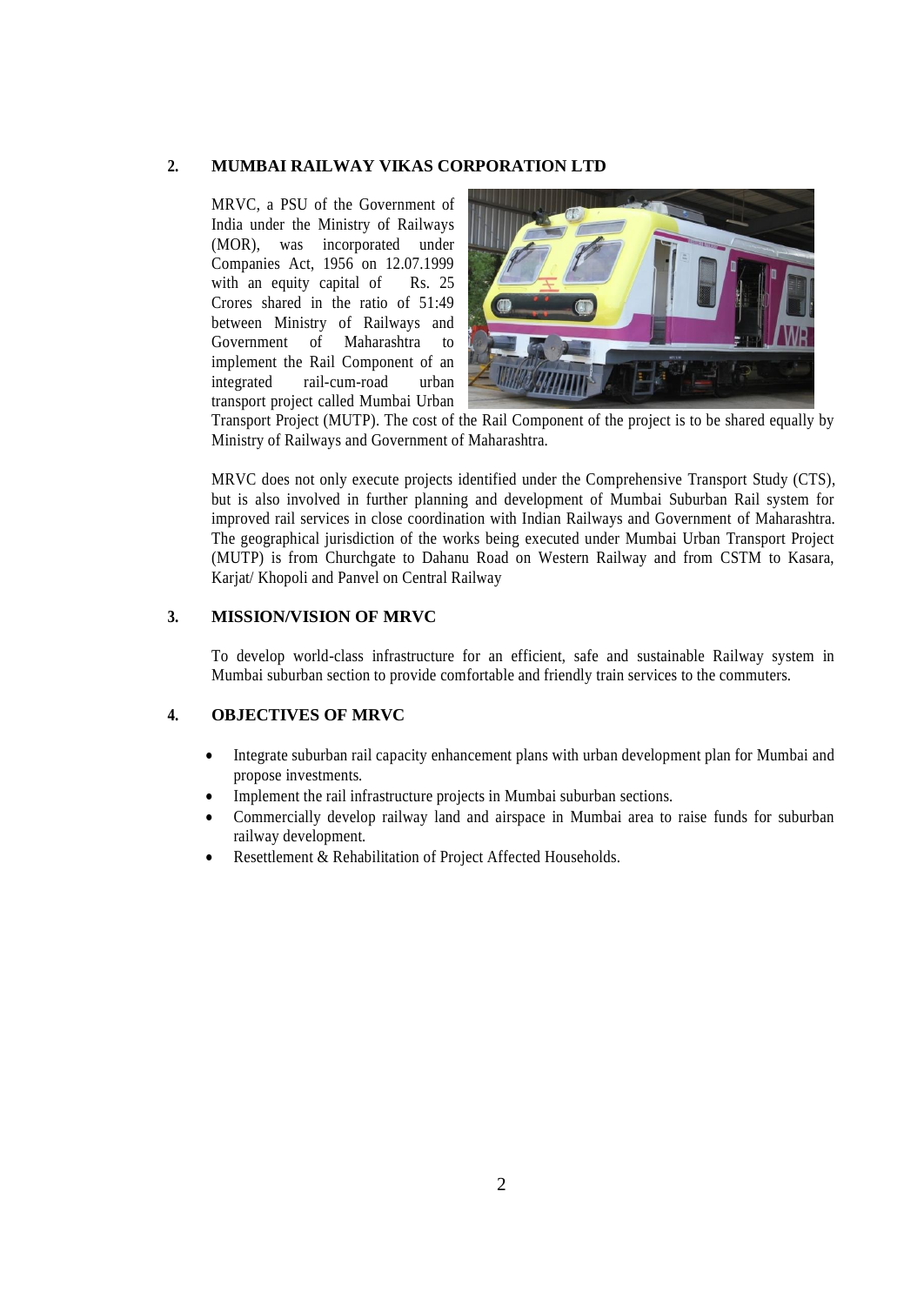# **5. ORGANIZATION**

The company is governed by a Board of Directors consisting of:

A full-time Chairman & Managing Director

At present Shri Subhash Chand Gupta is the company's Chairman and Managing Director.

 Present full-time Directors from IR, Director (Projects), Director (Technical) and Director (Finance).

Director Projects - Shri Vijay Nathawat (with additional charge of Director/Finance) Director (Technical) – Shri Ravi Agarwal

 Two full-time Directors from GOM, i.e. Director (Resettlement and Rehabilitation) and Director (Infrastructure and Commercial Development).

(i) Dr. Sonia Sethi, Additional Metropolitan Commissioner, MMRDA - Director (R & R)

- (ii) Post is Vacant, Director (I & CD)
- Two part-time official Directors, one each from GOM and IR.

(i) Shri Bhushan Gagrani, Principal Secretary, Urban Development Dept. from GOM. (ii) Shri Rajesh Argal, Additional Member-Planning, from IR.

- Two part-time non-official Directors one each to be nominated by GOM and IR.
	- (i) Post is Vacant, from GoM (ii) Smt. Pushpa Jangid, from IR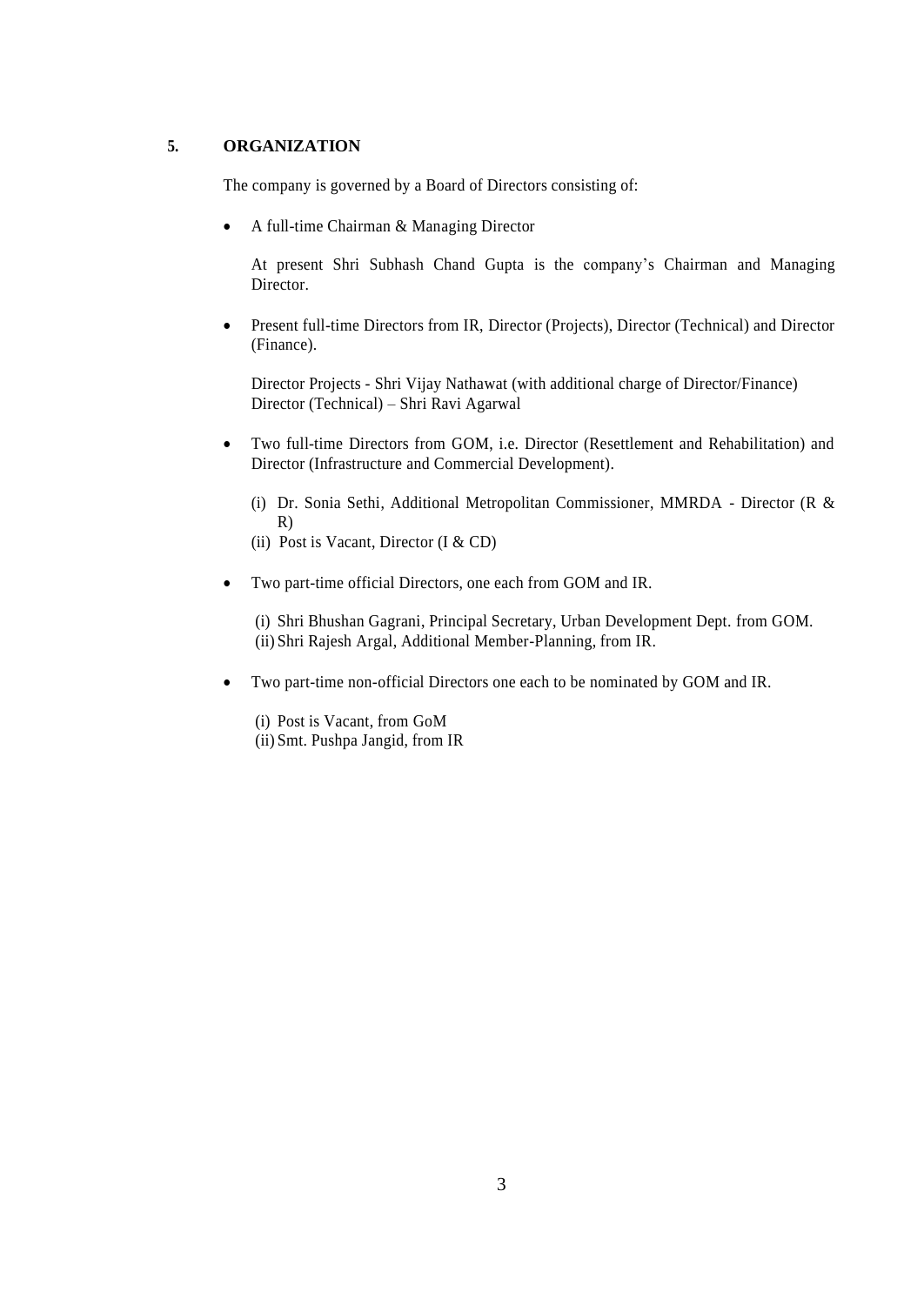## **6. OVERVIEW OF MUMBAI SUBURBAN RAILWAY**

The Suburban Railway system in Mumbai is one of the most complex, densely loaded and intensively utilized systems in the world. Spread over 385 route kms, it operates on 25kV AC power supply on WR and CR from an overhead catenary. The suburban services are run by electric multiple units (EMUs). Nearly 275 EMU rakes of 12 cars each are utilized in more than 3000 train services to carry 8.5 million passengers per day. Two zonal Railways, [Western Railway](http://www.westernrailwayindia.com/) (WR) and [Central](http://www.centralrailwayonline.com/)  [Railway](http://www.centralrailwayonline.com/) (CR), operate the Mumbai Suburban Railway system.

Two corridors (one local and the other through) on Western Railway run northwards from Churchgate terminus parallel to the west coast up to Virar (60 kms) and extended in April 2013 up to Dahanu Road (124 kms). Two corridors (one local and other through) on Central Railway run from Chhatrapati Shivaji Terminus (CST) to Kalyan (54 Kms), from where they bifurcate into Kalyan-Kasara (67 kms) in the north-east and Kalyan-Karjat-Khapoli (61 kms) in south-east. A 5th corridor on Central Railway runs as the Harbour line starting from CST to Raoli Junction (11 kms) from where the line splits; one line goes North West to join WR at Bandra and goes up to Goregaon (16 kms) and the other goes eastward to terminate at Panvel (39 kms) via New-Mumbai. An additional suburban line, from Thane to Vashi via Turbhe (17 kms), was started in November 2004. At present, the fast corridors on Central Railway as well as on Western Railway are shared by long distance Passenger (Main line) and Freight trains.

## **7. MUMBAI URBAN TRANSPORT PROJECT**

## 7.1 **MUTP PHASE I (RAIL COMPONENT)**

MUTP Phase I (Rail Component)) has been completed and closed on March 2012.

# **MAJOR INFRASTRUCTURAL INPUTS IN MUTP PHASE I (RAIL COMPONENT)**

- Addition of 93 track Kms
- Induction of 101 new 9-car rakes
- Resettlement & Rehabilitation of more than 15000 Project affected households.
- Running of 12-car rakes on all lines (excluding Harbour Line) by lengthening of all platforms
- Achieving 3 minutes headway on all the lines (re-spacing of signaling to be done).
- DC to AC conversion in all suburban section except Thane-CSTM (taken up in Phase II).

## 7.2. **MUTP PHASE II (RAIL COMPONENT)**

MUTP II was sanctioned in Railway Budget 2008-09. The present estimated cost of this project is Rs. 8087 cr. The work includes network expansion and capacity enhancement of Mumbai Suburban on Western and Central Railway. MUTP-II has been divided into two components 2A, 2B.

# 7.2.1 **MAJOR INFRASTRUCTURAL INPUTS IN MUTP PHASE II**

- Addition of 88 track Kms
- Induction of  $72/12$  car EMU rakes
- DC to AC conversion in Thane-CSTM section (172 Track km), completing the DC-AC conversion on Mumbai Suburban system.
- Resettlement & Rehabilitation of approx 2,500 Project affected households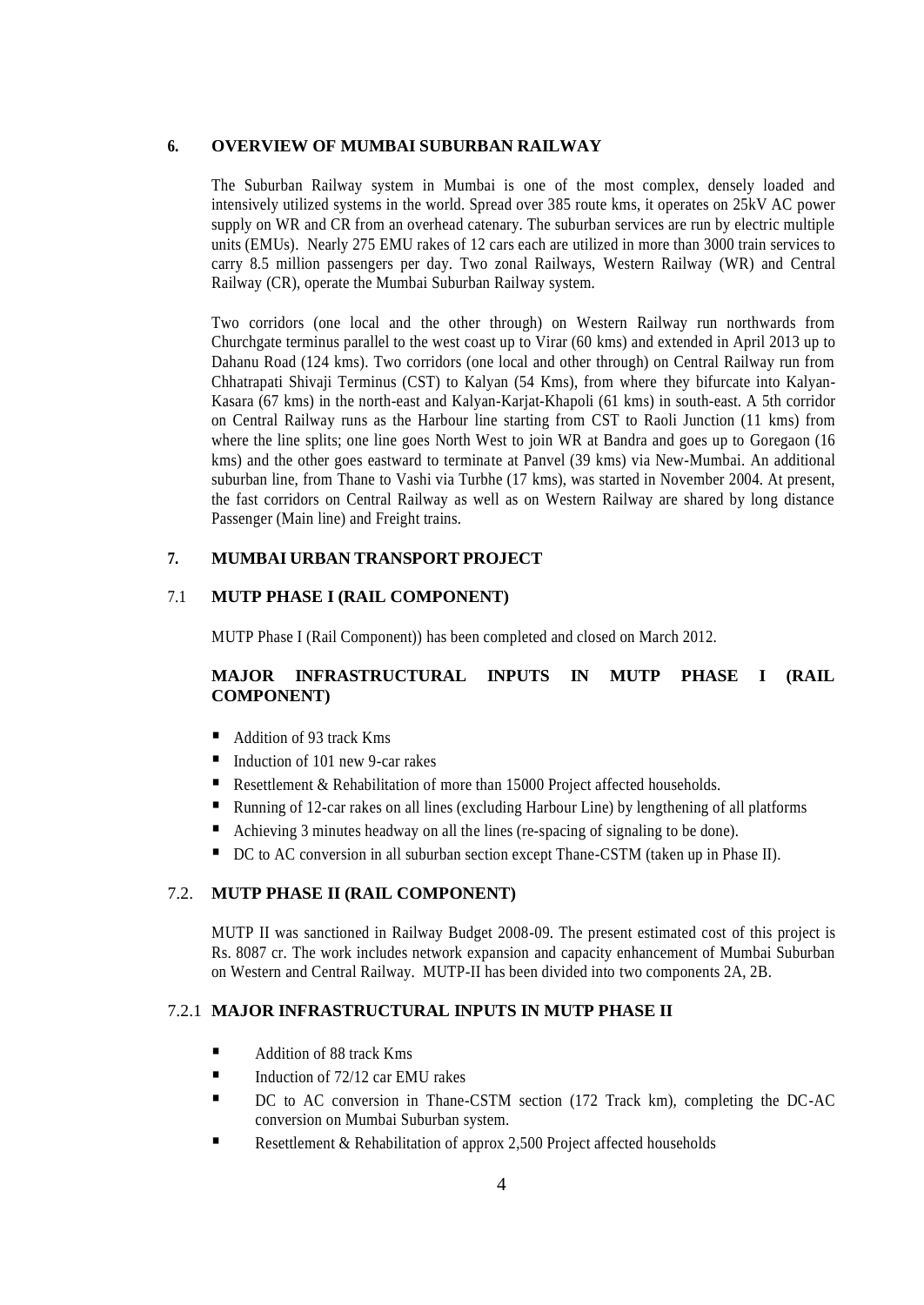## 7.2.2 **MUTP 2A**

MUTP 2A was partly funded from World Bank loan. The total cost of MUTP 2A was Rs. 4803 cr. out of which work costing Rs. 1727 cr. Was funded through loan taken from World Bank. The loan was also equally shared between GOM and IR.

The works under MUTP 2A were -

| S.<br>N.                    | <b>Name of Work</b>                                            | <b>Agency of</b><br><b>Execution</b> | Completion<br><b>Target</b> |
|-----------------------------|----------------------------------------------------------------|--------------------------------------|-----------------------------|
|                             | <b>EMU Procurement/Manufacture (ICF)</b>                       | MRVC/RDSO/ICF                        | Completed                   |
| $\mathcal{D}_{\mathcal{L}}$ | 1500y DC to 25kV AC Conversion                                 | CR, MRVC                             | Completed                   |
| 3                           | <b>EMU Maintenance Facilities and Stabling</b><br>Lines        | CR, WR, MRVC                         | Completed                   |
| 4                           | <b>Trespass Control measures</b>                               | <b>MRVC</b>                          | Completed                   |
| 5                           | <b>Technical Assistance and Institutional</b><br>Strengthening | <b>MRVC</b>                          | Completed                   |

All the works under MUTP 2A have already been completed.

#### 7.2.3 **MUTP 2B**

The works under MUTP 2B are entirely funded by both Government Maharashtra and Ministry of Railways on 50:50 basis. The major works under MUTP 2B are -

| S.<br>N.       | Name of Work                                        | <b>Agency of</b><br><b>Execution</b> | <b>Completion Target</b>      |
|----------------|-----------------------------------------------------|--------------------------------------|-------------------------------|
| $\mathbf{1}$   | 5th and 6th lines between CSTM-<br>Kurla            | CR.                                  | March 2024                    |
| 2              | 5th and 6th lines between Thane-Diva                | <b>MRVC</b>                          | Completed in February<br>2022 |
| 3              | <b>Extension of Harbour Line</b>                    | <b>MRVC</b>                          | Completed in December<br>2017 |
| $\overline{4}$ | 6th line between Mumbai Central-<br><b>Borivali</b> | WR.                                  | March 2024                    |
| 5              | Station Improvement & Trespass<br>control           | CR, WR,<br><b>MRVC</b>               | Completed in December<br>2018 |
| 6              | <b>Resettlement and Rehabilitation</b>              | <b>MMRDA</b>                         | Along with project            |

### 7.2.4 **MUTP 2C – Running of 12 car on Harbour line**

The work of Running of 12-coach Electrical Multiple Unit (EMU) trains on Harbour Line (MUTP 2C) was sanctioned during the rail budget 2012-13 at a cost of Rs. 714.10 cr. The project was entirely funded by GoM & MoR on 50:50 basis. All infrastructure works and supply of all 13 new EMU rakes under the project have been completed as a result of which all services in the section have been augmented from 9 Car rakes to 12 Car rakes since June 2016.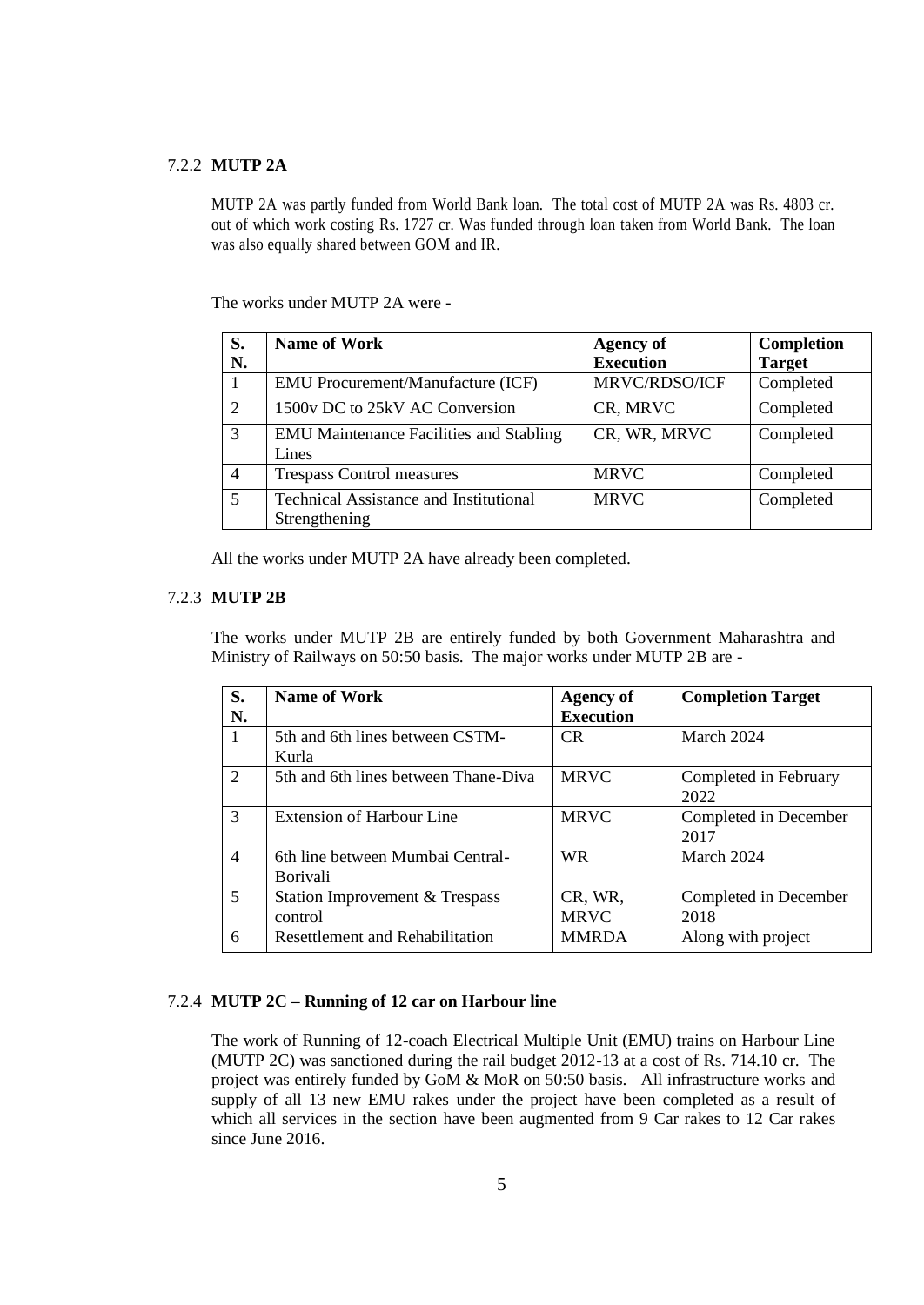# 7.3 **MUTP III**

MUTP III was included in Rail Budget 2015-16 and sanctioned on 30.11.2016 by the Union Cabinet. Major works under MUTP 3 are as follows :

| <b>SN</b>      | <b>MUTP III corridors</b>                         | <b>Time</b>            | <b>Estimated</b><br>Cost |
|----------------|---------------------------------------------------|------------------------|--------------------------|
| $\mathbf{1}$   | Quadrupling of the Virar-Dahanu Road on           | Cost (March 2016)      | 2868                     |
|                | Western Railway                                   | Completion cost        | 3578                     |
| 2              | New Suburban Railway corridor between             | $Cost$ (March 2016)    | 2272                     |
|                | Panvel-Karjat on Central Railway (double<br>line) | Completion cost        | 2783                     |
| 3              | New Suburban corridor link between                | $Cost$ (March 2016)    | 399                      |
|                | Airoli-Kalwa (elevated) on Central                | Completion cost        | 476                      |
|                | Railway                                           |                        |                          |
| $\overline{4}$ | Procurement of Rolling Stock (565)                | $Cost$ (March 2016)    | 2635                     |
|                | coaches)                                          | Completion cost        | 3491                     |
| 5              | Trespass Control on mid-section on                | Cost (March 2016)      | 449                      |
|                | Central and Western Railway                       | Completion cost        | 551                      |
| 6              | <b>Technical Assistance</b>                       | Cost (March 2016)      | 56                       |
|                |                                                   | Completion cost        | 69                       |
|                | <b>Grand Total</b>                                | Cost (March 2016)      | 8679                     |
|                |                                                   | <b>Completion cost</b> | 10947                    |

The cost of the project will be shared by MoR and GoM. Loan and Project Agreements have been signed for Asian Infrastructure Investment Bank (AIIB) loan of USD 500 million in August 2020. Land Acquisition is in an advanced stage of completion for all the corridors under MUTP III. Contracts are in place and works are in progress.

## 7.3.1 **Benefits of proposed MUTP III**

#### **The following benefits are expected after completion of MUTP 3**

- Introduction of 300 additional suburban train services.
- Enhanced quality of services due to introduction of Air-conditioned trains
- Improved safety and security of passengers due to trespass control measures and provision of Automatic door closure system on EMU rakes.
- Decongestion of Thane station due to Airoli-Kalva elevated link. It will provide seamless connectivity of Kalyan/Dombivli to Navi Mumbai bypassing Thane station.
- Saving of travel time of about half an hour from Mumbai CST to Karjat due to availability of new route.
- Enabling of faster economic development of the area being served by the project such as Boisar, Palghar, NAINA (Navi Mumbai Airport Influence Notified Area) etc.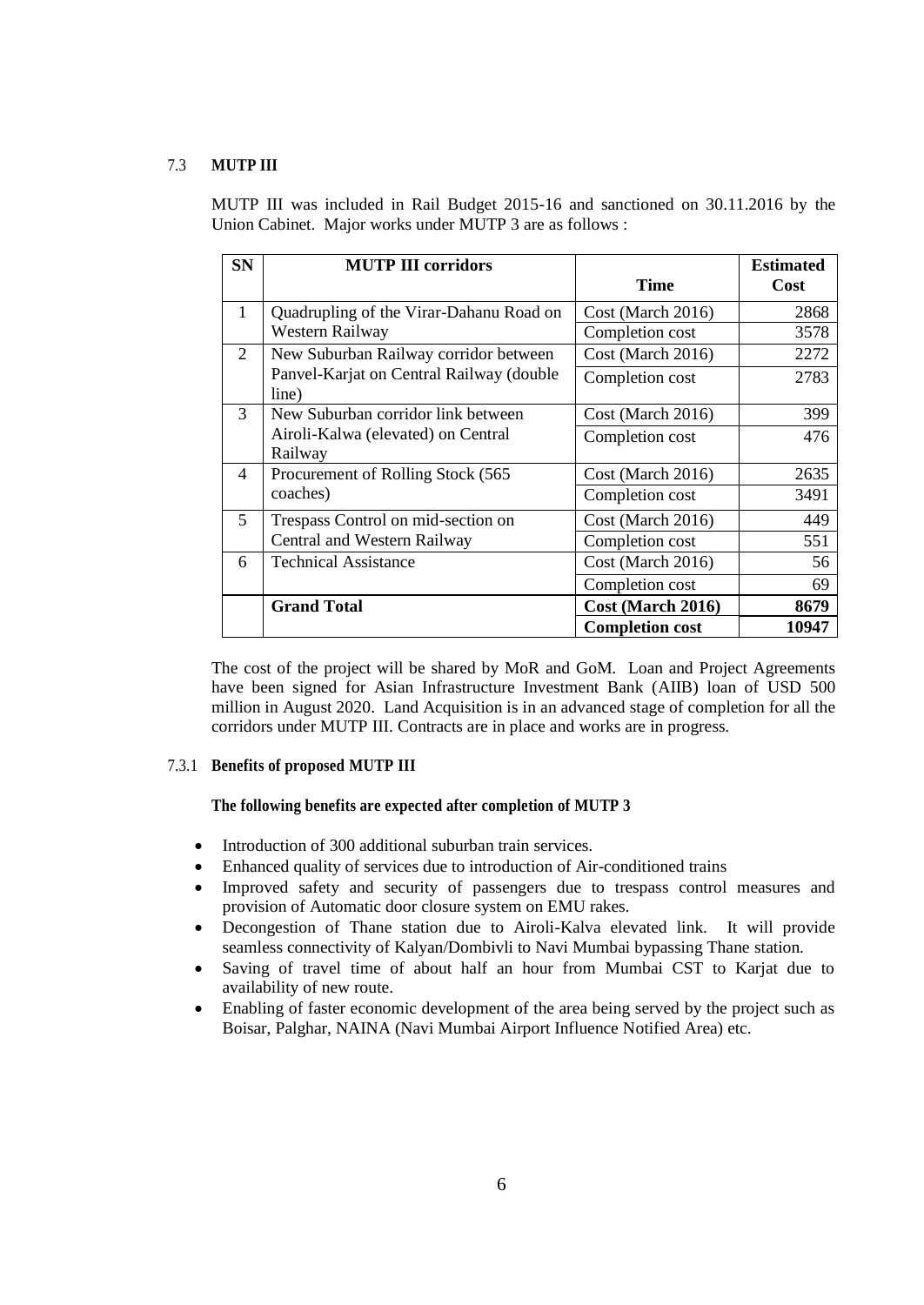## 7.4 **MUTP 3A** -

As MMR region is rapidly expanding in Northern and Eastern part including the New Airport in Navi Mumbai, upgrading the suburban transport in Island City and expansion of the Network in Northern Part are essential. MRVC had conceptualized all rail projects for Sustainable Urban Transport in the City of Mumbai and put it in a single basket, named MUTP 3A at the total cost of Rs. 54,777 cr, the cost of which was to be shared equally between Ministry of Railways and Govt. of Maharashtra. On 7th March 2019, MUTP 3A costing Rs 33690 cr, was approved by Union Cabinet and approval conveyed to Rly Brd.

|   | <b>SN MUTP 3A corridors</b>                    |    | <b>Route Completion</b> | <b>Executing</b>     |
|---|------------------------------------------------|----|-------------------------|----------------------|
|   |                                                | km | Cost in cr              | <b>Agency</b>        |
|   | 1 Extension of Harbour Line between Goregaon-  | 7  |                         | 826 Western Railway  |
|   | Borivali                                       |    |                         |                      |
|   | 5th and 6th lines between Borivali-Virar       | 26 | 2184                    | <b>MRVC</b>          |
| 3 | 4th line between Kalyan-Asangaon               | 32 |                         | 1759 Central Railway |
|   | 3rd and 4th lines between Kalyan-Badlapur      | 14 | 1510                    | <b>MRVC</b>          |
| 5 | Kalyan Yard - Segregation of Long distance and |    |                         | 866 Central Railway  |
|   | Suburban Traffic                               |    |                         |                      |
|   | 6 a) CBTC on CSMT-Panvel on Harbour Line       | 49 | 1391                    | <b>MRVC</b>          |
|   | b) CBTC on CSMT-Kalyan on Central Railway      | 53 | 2166                    | <b>MRVC</b>          |
|   | c) CBTC on CCG-VR on Western Railway           | 60 | 2371                    | <b>MRVC</b>          |
|   | <b>Station Improvement</b>                     |    | 947                     | <b>MRVC</b>          |
| 8 | Procurement of Rolling Stock – 191/12 car AC   |    |                         | 15802 MRVC/ICF/MCF   |
|   | <b>EMU</b> rakes                               |    |                         |                      |
| 9 | Maintenance facilities for Rolling Stock       |    | 2353                    | <b>MRVC</b>          |
|   | 10 Stabling Lines                              |    | 557                     | CR and WR            |
|   | 11 Augmentation of Power Supply Arrangement    |    | 708                     | CR and WR            |
|   | 12 Technical Assistance                        |    | 250                     | <b>MRVC</b>          |
|   | <b>Total</b>                                   |    | 33690                   |                      |

Nomination has been done by DEA on 30.08.2019 for two loans of USD 500 million each - to Asian Infrastructure Investment Bank (AIIB) and New Development Bank (NDB). Drone Survey have been completed for  $3^{rd}$  and  $4^{th}$  lines Kalyan-Badlapur and  $5^{th}$  and  $6^{th}$  lines Borivali-Virar. CBTC Consultancy for technical specifications has been awarded. Identification of location for two EMU maintenance depots has been done in consultation with Railways.

## 7.4.1 **Major benefits expected after completion of MUTP Phase 3A are –**

- Improved network connectivity and service quality.
- Decongestion of existing overcrowded corridors and Stations
- Enhanced Safety and Security on suburban system
- Increase in number of services per hour to ease out peak time overloading
- Increase in passenger comfort due to modern EMU rakes.